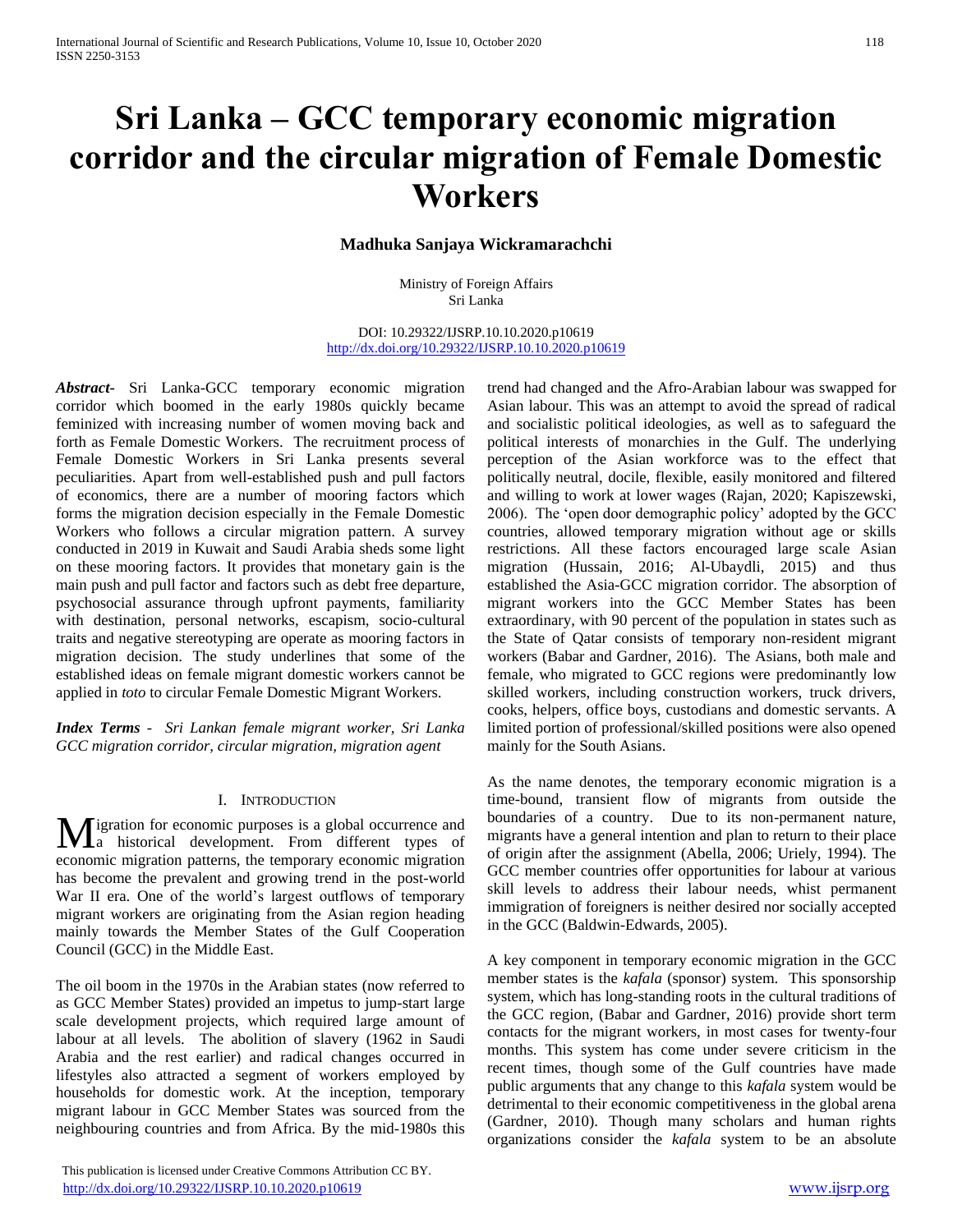deleterious mechanism, new research reveals that the migrants view this system also as a protective apparatus (Matsuo *et al*, 2020). Nonetheless, the issue of 'visa trading' or unofficially 'selling' the worker's visa to another sponsor has become a long term issue. (Al-Ubaydli, 2015) Hiring visa traded workers via the black market is attractive to sponsors as they can bypass recruitment fees and deny workers their full rights. (Al-Ubaydli, 2015; Shah, 2009) This *kafala* system is tied to labour sourcing through manpower agencies and agents. This is a vast profitmaking industry (Gardner, 2012) with profit distribution to all agents related to the recruitment process. However, criticism has been levelled at this process as it often forces migrants and their families to incur significant debts (IOM, 2019; Hoang, 2015) and their earnings are often used to cover these debts. This recruitment process has reciprocal causes and effects leading inexorably to a vicious circle, which promotes a circular pattern of migration.

The 'feminization' of the GCC migration corridor began with the GCC economic boom, with an estimated two million Asian women now working in this region (1). Women migrated mainly as reproductive occupations (2) such as domestic work in private households and informal commercial services (Piper, 2008; Yamanaka & Piper, 2005). The Female Migrant Domestic Worker (FMDW) is a special group of migrant workers who migrate from their country of nationality to work in private homes in another country, performing various tasks such as cooking, cleaning, and caring for children or the elderly (Jayasuriya & Opeskin, 2015). International Labour Organization (2013) estimates that sixty-three per cent of the 2.1 million domestic workers in the GCC are women and one in five of them are engaged in domestic work. This group drew considerable attention from researchers in the 1990s due to its size and the issued involved (Wickramasekara, 2002).

Sri Lankan migrant workers joined the workforce in the mid-1980s (Rajan, 2016; Gunatilleke, 1986) with the *laissez-faire* economic reforms introduced in Sri Lanka from 1978. At present, GCC countries are the destination of choice for ninetyfour per cent of the Sri Lankan migrant workers (Siriwardene, 2015), among them, a significant portion of female migrant domestic workers (FMDW).

# II. IDEOLOGIES AND MODELS OF ECONOMIC MIGRATION

Classical, Neo-Classical and Structuralist approaches predominate in discerning the social, economic and business factors behind human economic migration. The classic ideology of *homo- economicus* (economic man) is in the root of the ideologies of Classical and Neo-classical ideologies (Gardner, 2012). Classical ideology provides that human agents are constantly rational, narrowly self-interested and assesses optimally the end-results of his/her action (Zabieglik, 2002). This optimal end-result is the economic gain or the 'dollar-hunt', which could be fulfilled by migration. This ideology has been reinforced by the Rational Choice theory (Anisworth, 2019; Levin & Milgrom, 2004). The neo-classical economic ideology premises how market functions are decided based on demand and supply cycle (Jones, 2012; Wiles, 1979). The same ideology can be applied to the labour market, as it determines the demand/

 This publication is licensed under Creative Commons Attribution CC BY. <http://dx.doi.org/10.29322/IJSRP.10.10.2020.p10619> [www.ijsrp.org](http://ijsrp.org/)

supply of labour and labour migration. The classic push, pull and mooring (PPM) is brought forth with this neo-classical migration ideology. The push and pull factors are linked to migrant workers home state and to the state of his/her destination respectively. The push factors such extreme poverty, political oppression, poor living standards and less economic opportunities etc. motivate an individual to migrate to another country voluntarily, and the pull factors such as higher wages, demand for labour, political and religious freedom, better education and economic opportunities etc. attracts these individuals to the countries of destination. The 'mooring factors' could be termed as the cost-benefit analysis of the migration decision. The push and pull factors do not work in isolation but interdependently with the mooring factors (O'Reilly, 2015).

Structuralists have presented the nature of modern industrial economies have created an environment for migrant labour. One structural explanation is the concept of 'dual labour markets' (Bentolila *et al,* 2019; Dickins & Lang, 1985; Watcher, 1974; Poire, 1969) which assumes that labour markets in these labour receiving countries consist of two segments; the high-skilled labour sector and low-skilled worker sector. This concept assumes that migration from less developed countries into more developed countries is a result of a pull created by a need for labour in the developed countries in their secondary market, as the natives either do not have the capacity or do not want to perform these jobs. The GCC labour market is a classic example in this context. Another structural approach, the Worlds Systems theory, provides that migration is a natural outcome of the economic globalization (Hoffmann-Nowotny, 1989) and cultural globalization (Strikwerda, 2000). This has further developed into 'post-Structuralist culturalism' (Green, 1994). The 'new economics model' of migration underlines that migration as a decision made by families or groups (Stark, 1984) and the migration decisions are made of an analysis of plausible costbenefits. The push-pull factors are also being considered in this decision making. Contemporary approaches of migration is an admixture of above theories, models and examine that migration is a process that has more micro-level elements connected to larger macro-level factors connected to economic, social and political factors.

In the context of circular migration, ideologies such as 'cosmopolitanism', Nationalism and Cumulative causation has been brought forth. 'Cosmopolitanism' or the 'working-class cosmopolitanism' (Yeoh, 2013) is based on the ideologies of globalization and developmentalism, is the migrant's privileged access to social capital and economic muscle of the receiving state multiple times. The ideology of nationalism (Ishii *et al*, 2020; Babar & Gardner 2016; Forstenlechner & Rutledge, 2011) has been provided with two ends; first to 'balance the demography' as the foreign workers would shoulder a large portion of work, which otherwise has to be done by the nationals of the country, and second to provide the nationals in the GCC states, a supra status. This translates into the nationalist ideology of the states, where they consider the citizens of the country are the 'men of the soil'. The *kafala* system in place in the GCC is a classic example of this ideology, which is also a symbol of asymmetric power relation between the citizens and the migrants. The idea of cumulative causation (Massey, 1990), propounds that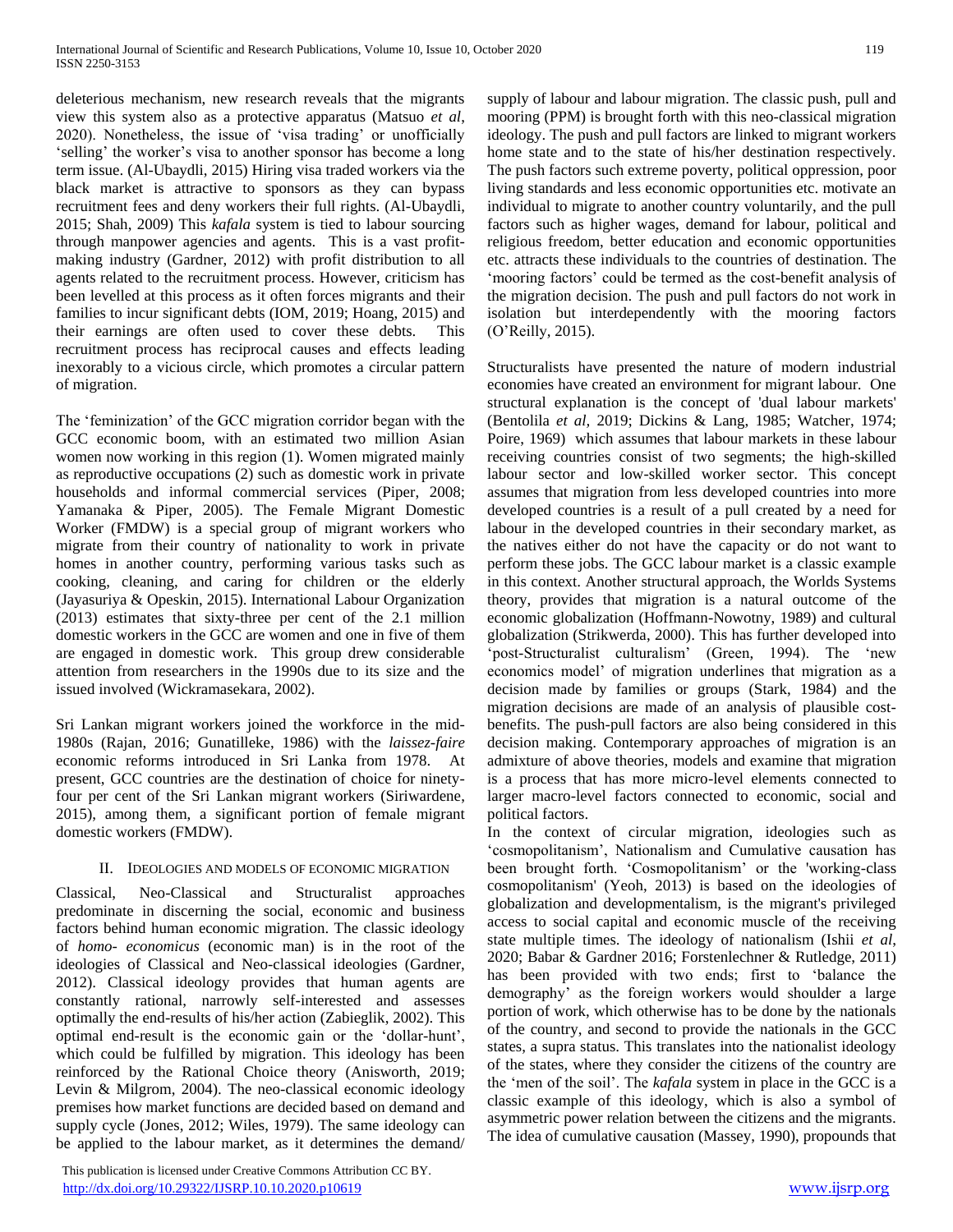dynamic interplay of migrant remittances, local income distribution and network growth create a powerful feedback mechanism that sustains a cumulative causation for migrant for repeat migration.

Migration of Sri Lankans, especially the Female Migrant Domestic Workers (FMDWs) is a result of a combination of various factors highlighted in the above ideologies and no single theory could explain all the complexities involved (Ukwatte 2010; Karunaratne & Abeygunawardene, 2018). Piper (2008) underlines that the pattern of migration of females needs to be looked at a 'gendered' point of view as patterns, as well as causes and consequences of the movements, are gender-specific. Gidden (1976) 's structuration approach has been referred to as a plausible base to examine gender and migration in Sri Lanka (Ukwatte, 2010; de Silva, 2006).

#### III. ECONOMIC MIGRATION OF SRI LANKA

Sri Lanka is a South Asian island nation, a home to some 21 million people (2018), which is located in the Indian Ocean, South-East of India. Having gained independence from the British Raj in 1948, the country made significant strides in human development and social development. Nevertheless, it is for a long time locked in the economic terms as a developing country and recently graduated to an upper-middle-income country (World Bank, 2018). In terms of human development, Sri Lanka has achieved a near-universal level of education at 96.3 percent (2018), with adult female literacy rate at 90.8 percent (UNESCO), which is the highest in South Asia. The social welfare programs of the governments since independence have positively contributed to a relatively high standard of living. Recent legislative changes have strengthened the rights of women including equality under the law, and in family matters, including marriage, divorce, child custody, and inheritance.

## *Migration patterns of Sri Lanka*

Historically, four economic migration patterns could be observed in Sri Lanka. The first flow, to Malaysia, and occurred during the pre-Independence period. Soon after Independence in 1948, Sri Lankan groups migrated to Singapore and Hong Kong. They were predominantly middle-level skilled migrants and the numbers were minute. A large flow of migration occurred in the 1960s when professionals began to migrate to countries such as Australia, Canada and UK, permanently. This was mainly due to the demand for qualified labour in these countries as well as domestic instabilities arising from socio-economic strains. (Dias & Jayasundara, 2004) The next major wave of economic migration occurred in the 1980s to the GCC countries which drew both skilled and unskilled male and female workers for short employment contracts, producing a pattern of circular migration (Gamburd, 2010; Ukwatte, 2005). In 2014 and 2015 Sri Lanka received US\$ 7,036 and 6.98 billion \$ respectively in remittances, which account for 8.4 percent of the GDP, well ahead of earnings from apparel (\$5 billion), tourism (\$ 4.4 billion) and agricultural exports (\$ 2.7bn) of which tea was \$ 1.5bn (Central Bank Report 2015). At present, migrant labour represents 23 per cent of Sri Lanka's total labour force (IPS, 2018).

 This publication is licensed under Creative Commons Attribution CC BY. <http://dx.doi.org/10.29322/IJSRP.10.10.2020.p10619> [www.ijsrp.org](http://ijsrp.org/)

# *Feminization of migrants and the dominance of Female Migrant Domestic Workers of Sri Lanka*

Internal and international mobilization of female labour is one of the outstanding features of the open economy (Ukwatte, 2010) introduce in 1978 to Sri Lanka. This paved the way to evolve the nature of the role of Sri Lankan women from a passive housewife to a breadwinner and provided more active roles in the economic markets (Kottegoda, 2006; Jayaweera, 1995). However, pervasive female unemployment coupled with perceived improvement in socio-economic status of women through economic migration, became a persuasive advertisement for women to migrate for work (Ukwatte, 2010). In the first two decades, starting from 1988, when the statistics are available, female migrant worker departures exceeded that of the males. In 1990, approximately three females departed for every male departure, making Sri Lanka one of the countries which had the highest female migration in the world (Frantz, 2014). Although the demand for Sri Lankan male workers declined in the mid-1980s with the economic slowdown in the GCC countries, the departure of Female Migrant Workers increased further. These numbers later came closer to parity and in 2012, after more than two decades, male departures exceeded female departures for the first time.

#### Graph 1- *Female migration from Sri Lanka - 1986- 2018*



*Graph II - Female departures (Female Migrant Domestic Workers vs total Female Migrant Workers)*

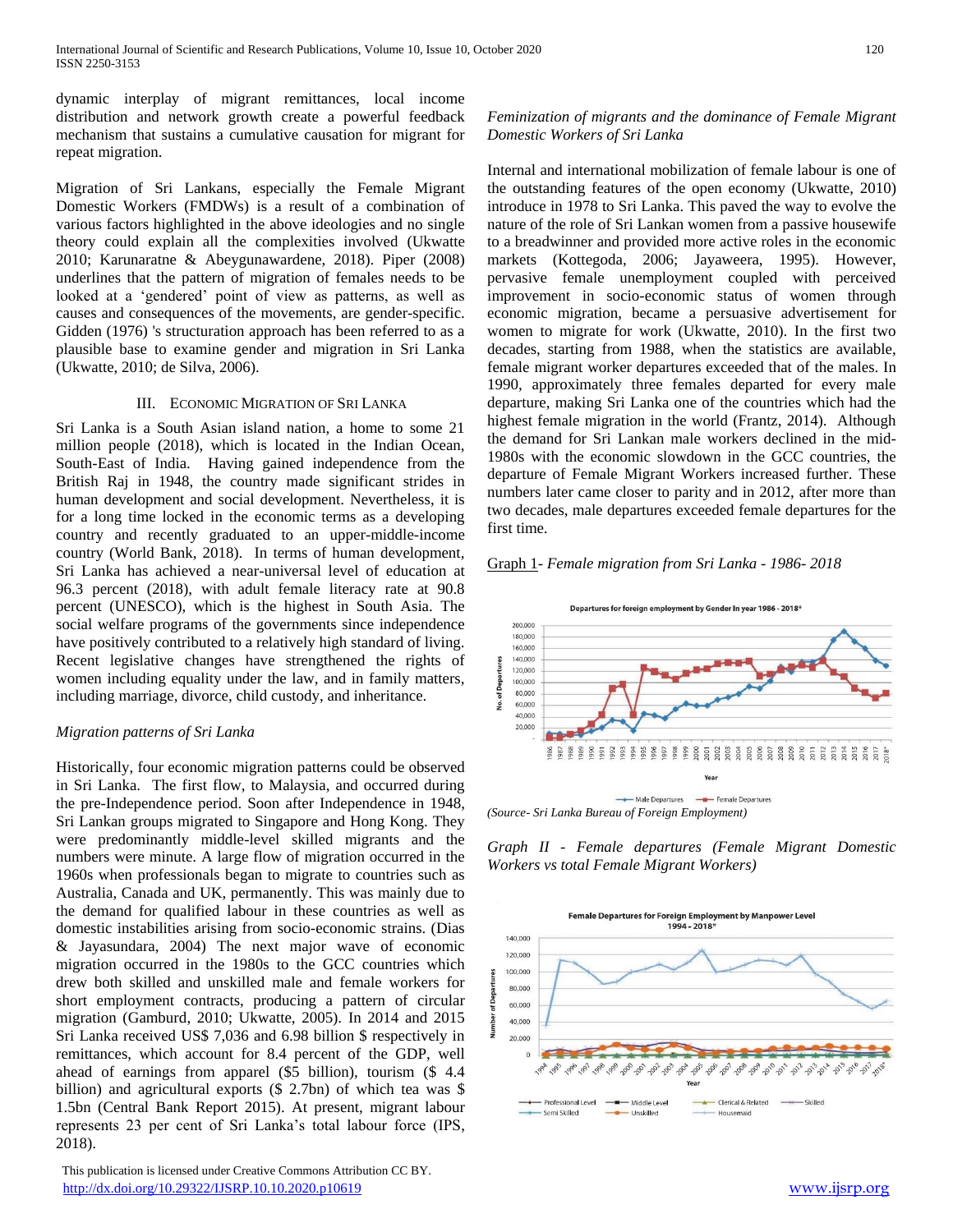#### *(Source- Sri Lanka Bureau of Foreign Employment)*

The percentage of Female Migrant Domestic Workers (FMDW) or *housemaids,* in common parlance, has fluctuated from 79 – 92 percent from the total female migrations throughout the period. Typically, these Female FMDWs are aged between 35-45 years and educated to 6-10 grade. Some 70 percent of them are unemployed in Sri Lanka and 80 percent of them are married at the time of their departure. (Weeraratne, 2015; SLBFE, 2020). Financially, FMDW's are Sri Lanka's most successful export (Jayasuriya & Opeskin, 2015; Ratha *et al,* 2014) and they contribute as the single largest export earnings (Kelegama, 2004).

#### *High demand for Sri Lankan Female Domestic Workers?*

From the vantage point of the GCC recruiters, several distinct features of the Sri Lankan FMDWs could be highlighted.

*Price point:* Compared to Filipino female migrant domestic workers, Sri Lankan FMDWs are considered to be an inexpensive option. The salary per month of a domestic worker is so low that they are affordable even for low-income level earning families in the GCC (In Saudi Arabia prior to the minimum wage was \$ 120 per month (pre-2000), \$173.50 (2000), \$ 200 (2012), \$ 240 (2013), and \$ 300 (2016 to date) compared to \$ 400 paid for a Filipino domestic worker). This is viewed as a major driver of demand though the comparatively high cost of initial recruiting a Sri Lankan FMDW, at approximately \$ 3500 to \$4,750 per person. (Weeraratne, 2020; Embassy of Sri Lanka Riyadh, 2019). Studies show that the prospective *kafeels* are prepared to spend a higher amount of money to recruit a Sri Lankan FMDW due to the social edge that Sri Lankan FMDWs brings forth over the others.

*Social edge:* Sri Lankan FMDWs has earned a reputation as loyal, obedient, hardworking, multitasking workers. Other particular features underlined are that they are 'clean', wellmannered and showing unwavering love for children (bringing up children as their children) (Sri Lanka Embassy Riyadh & Kuwait, 2019). However, this notion of obedience and hard work have been interpreted as abuse by Ukwatte (2010), Dias & Jayasundere (2004) and Eelens (1990).

## *Peculiarities of Sri Lanka - GCC Female Domestic Worker Corridor*

*Informal sub-agent culture*: the recruitment of FMDWs in Sri Lanka involves sourcing through formal (licensed) recruitment agents and informal sub-agents. In this recruitment model, the most powerful player is the sub-agent, who is an informal entity operating at the grass-root level to mediate between the formal recruitment agent and the prospective FMDW. This subagent culture is common in South Asian countries, though India has banned this practice while in Nepal they are licensed through formal agents. The growth of subagent culture in Sri Lanka is

 This publication is licensed under Creative Commons Attribution CC BY. http://dx.doi<u>.org/10.29322/IJSRP.10.10.2020.p10619</u> [www.ijsrp.org](http://ijsrp.org/)

mainly due to the increased demand for Sri Lankan FMDWs from the GCC.' Disreputable sub-agents mostly search for the uneducated, creating a 'deception trap' over salary levels, working hours and type of employment (Gardner, 2012). They further entice the prospective FMDW and her family with incentives and edited versions of the success stories of their previous clients. This sub-agent also assists the potential migrant to navigate the migration process. The bargaining power of subagents allows them to shop around different recruiting agencies and demand higher commissions for services (Weeraratne, 2018). Sub-agents are criticized for engaging in malpractice which leads to exploitative and abusive situations for migrants. However, it has been argued that formalizing the sub-agent model would lead to low wages and low incentives for the FMDW (Weeraratne, 2018; Pellizzari, 2010).

*Upfront payment of incentives*: In addition to absorbing the entire recruitment cost, paying a fee upfront is a unique practice which largely exits only in the Sri Lanka-GCC corridor, which is also a notable current development. At the beginning, this was provided only to Muslim Female Domestic Workers as a method to attract them to culturally similar families in the GCC (Weeraratne, 2020). In 2016, an FMDW who migrated to Saudi Arabia received an upfront incentive up to US \$ 1,000. This has subsequently decreased and by 2019 the incentive stood at \$ 500 for a novice first-timer and \$ 800 or more for an experienced FMDW with language expertise. This incentive payment has been criticized as a practice which can lead to debt bondage, making it difficult or impossible for a migrant worker to leave an abusive employer. It has also been observed that some of the FMDWs are absconding from the households of their employment, citing non-payment of wages during the initial months of employment. The main reason for this non-payment is the employers 'misunderstanding' that he/she has paid 3 moths of wages upfront to the domestic worker. There are instances of some FMDW working for 3-4 months and returning to Sri Lanka only to then proceed to another country to secure the upfront fee again. Upfront payment provides a drive for the circular migration of FMDWs. The United Nations Committee on the Migrant Workers and their Families (CMW) in its Sri Lanka country review in 2016 made a recommendation to 'abolish the practice of having to pay a motivational fee before leaving the State party… and consider adopting a no placement fee policy'(55 (e) CMW 2016).

Given that the 'total cost of migration' is being absorbed by the prospective sponsor, even the poorest of the Sri Lankan poor could leave as a FMDW, which is contrary to the generalized view provided by Tapinos (1990). This is an additional driver which often increases the FMDW's desire for migration.

## IV. CIRCULAR MIGRATION

Though the term 'circular migration' or repeat migration first appeared in the late 1960s and 1970s. By the 1990s, the term was used to refer to international economic migrants in both developing and advanced industrial countries. The iterative dimension or the fluid pattern of back-and-forth cyclic repetitive movement of a migrant across borders is a distinguishing factor of circular migration from the return migration where a migrant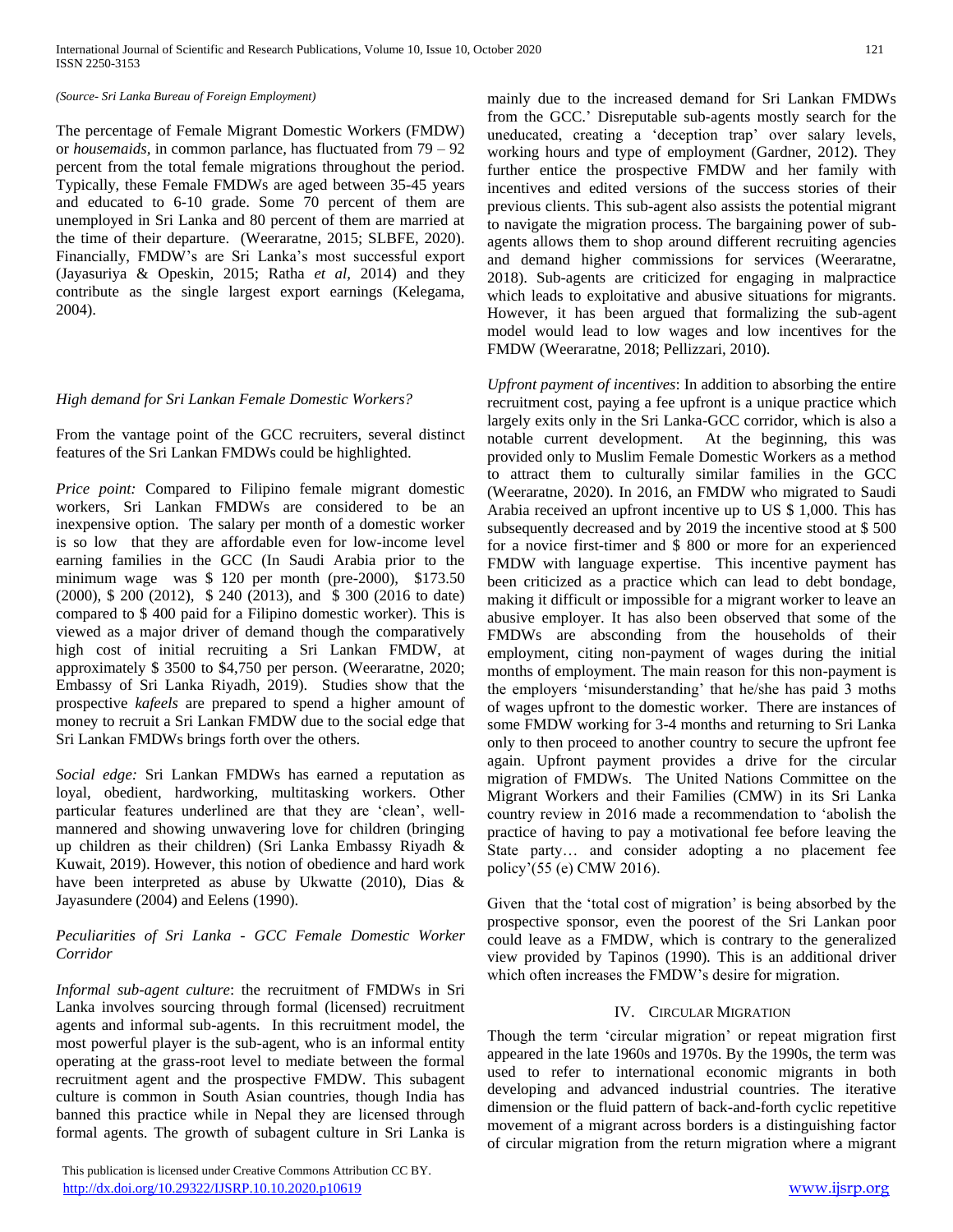makes only one roundtrip between the places of origin and destination. The migration pattern usually involves both return and repetition (Wickramasekara, 2002) and by definition, all circular migrations are temporary.

Academics have identified two main types of circular migration; spontaneous (voluntary) and managed. The spontaneous circular migration that occurs as a result of migrants' decisions, without government intervention (Newland, 2009). In the managed circular migration, governments seek to facilitate or instigate circular migration, intending to provide an alternative to unauthorized spontaneous migration (Newland, 2009). Circular economic migrants are generically referred to as 'guest workers' or 'temporary workers' and have no right to permanent settlement (Abella, 2006). This movement is viewed positively on the basis of accumulation of human and financial capital (Zimmermann, 2014; Cassarino, 2008; Wickramasekara, 2002).

#### *Decision tree of circular migration*



*(Vadean and Piracha, 2009)*

Though circular migration has become the attractive option for many migrants, it has been criticized for its impact on the families of the migrant workers and their communities. While comprehensive global data on circular migration does not exist (Jan & Saarela 2019; Newland 2009), it is estimated that onethird of temporary economic migrants are circular migrants. In the GCC- Asian migration corridor, this comprises a quarter (Wickramasekara, 2013). India, Philippines, Bangladesh, Sri Lanka are identified as the main source countries (Newland, 2009). These workers are employed on fixed-term contracts ranging from one to three years and they re-migrate with new contracts for another similar short-term periods. (Wickramasekara 2013, 2002). Circular migration is one of the most visible migration patterns in the Sri Lanka – GCC migration corridor.

# V. CIRCULAR MIGRATION OF SRI LANKAN FMDWS

It is estimated that a quarter of Sri Lankan FMDWs who are leaving from Sri Lanka are circular migrants (Wickramasekara, 2013). These female circular migrants are moving back and forth between the GCC multiple times during their adult working life. They start this journey in their mid-20s and return home periodically and, often, permanently when they reach their 40s and 50s, effectively spending almost two decades of their adult life in this migration cycle.

The pattern of 'step migration' where migrants leave the first destination not to return to Sri Lanka but to head to a second destination (Weeraratne, 2015), which could be noted in Sri Lankan male migration, is not prevalent among the FMDWs. The FMDW always returns to Sri Lanka before proceeding to another

 This publication is licensed under Creative Commons Attribution CC BY. <http://dx.doi.org/10.29322/IJSRP.10.10.2020.p10619> [www.ijsrp.org](http://ijsrp.org/)

destination. The trend of 'hopping' to multiple destinations in their active working life is a key attribute of Sri Lankan circular FMDW as well. It has been observed that most first time FMDWs are moving to Kuwait and it remains their main choice for repeat migration. Saudi Arabia is their second choice and many FDWs who have served once in Kuwait move to Saudi Arabia. The UAE as a hotspot for FDWs is a recent trend, given the UAEs flexibility in converting tourist visas to work visas. The Sri Lankan government-mediated exclusionary policies, such as minimum age and Family Background Report, has reduced the number of FMDWs leaving the country for GCC with legitimate work visas. However, the flexibility of the visa regime in the UAE has enabled FMDWs to circumvent some of the State imposed barriers in the recent past.

A survey conducted in 2019 involving 100 FMDWs, in Saudi Arabia and Kuwait, historically the two main destinations for Sri Lankan housemaids (Weeraratne, 2014), postulating on the Push Pull and Mooring model (PPM) provides some of the insights to the reasons and motivations circular migration of Sri Lankan FMDWs. The FMDWs involved in this research belong to the age structure spanning from 28-45, which is the general age of the FMDWs (Weeraratne, 2014), are married and have children 10 years or older. The circular migration pattern and demographics of these FDMW are as follows:  *Graphs III*

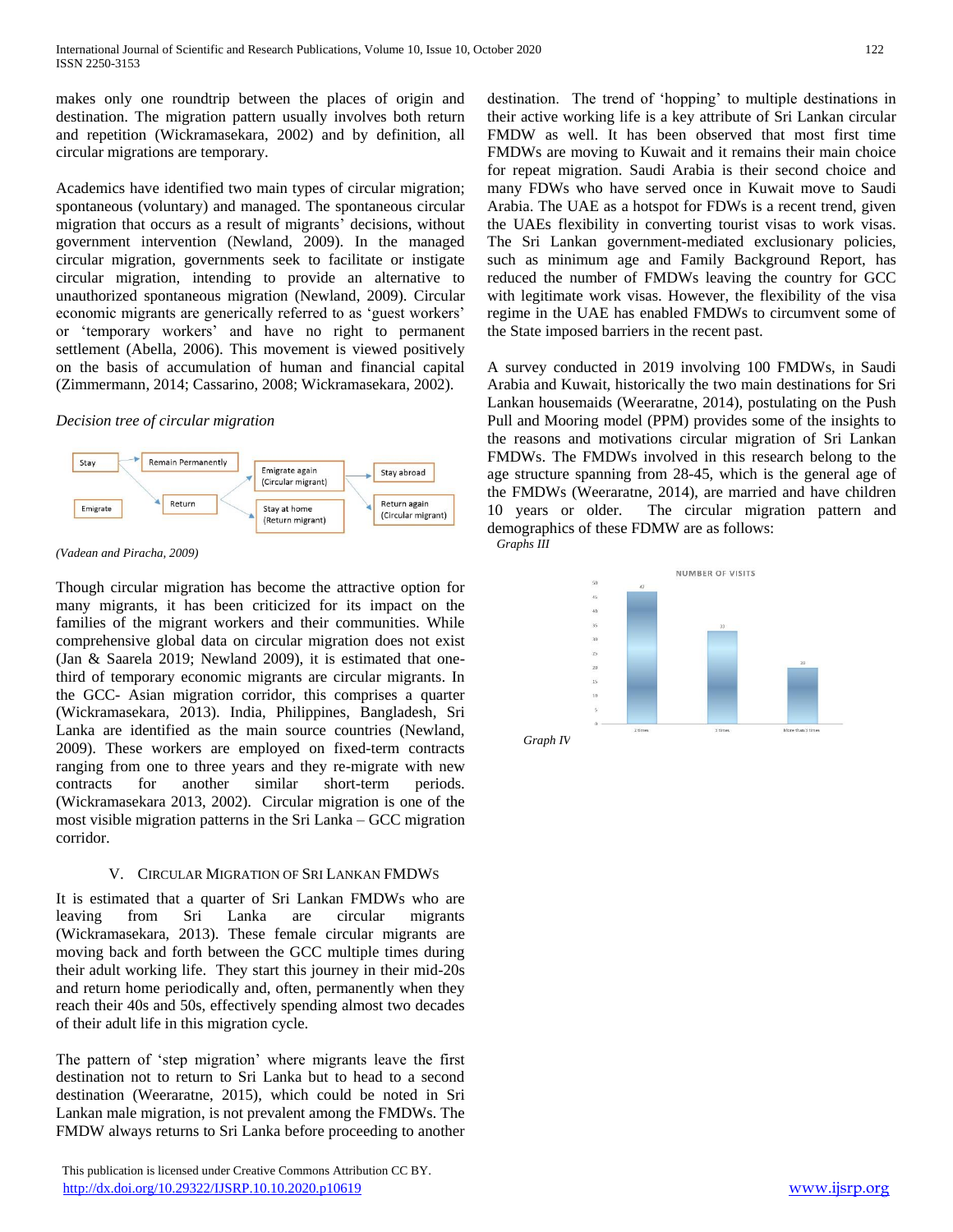

This entire cohort of FMDWs participated in the survey underlined that the primary reasons and motivation for their second departure were economic, with no other means available for them to support their families once they have returned from overseas. This concurs with Gardner (2016), Jayasuriya & Openskin (2015), Ukwatte (2010), Kottegoda (2006) who underline that the cyclic pattern of migration occurs when there are no economic alternatives or opportunities for the migrant workers. Monetary gains which could be made in the migration process has become the main push factor for the FMDW's decision to leave the country. Monetary gains have invariably become the main pull factor as well. (Afsar, 2011; Athukorala, 1990). When deciding with both push and pull factors in play, the entire cohort of the group indicated they are more focused on the economic gain that they receive at the end of the tour of duty which is close to 300 percent higher than they get while in Sri Lanka. This concurs with Gardner (2016) that the circular migrant's analytic lens is principally focused on the end-result rather than the experience.

The main push factors of the Sri Lankan FMDWs, such as higher unemployment, unemployment of husbands and unavailability of economic opportunities (Ukwatte, 2010; Gamburd, 2005; Athukorala, 1990) apply to the circular migrants as well. Other main pull factors such as better country situation, entertainment, access to services, family links (Bandita, 2015; Jayasuriya & Openskin, 2015; Piper, 2013; Rosewarne, 2012) and push factors such as natural disasters, social unrest (Bandita, 2015) have not been underlined by the FMDWs who took part in the survey, except for 3 percent of the FMDWs who cited the internal conflict in Sri Lanka as the reason to leave the country for the second time. The inhibitors of migration, such as policies governing emigration, immigration and border crossing (Czaika and De Haas, 2013) have also not been highlighted by the FMDWs who participated in this survey. Therefore, economic

 This publication is licensed under Creative Commons Attribution CC BY. <http://dx.doi.org/10.29322/IJSRP.10.10.2020.p10619> [www.ijsrp.org](http://ijsrp.org/)

factor could be seen as the central premise and the only main pull and push factor for Sri Lanka- GCC FMDW circular migration corridor.

*Graph VI*



For eighty-four percent of the FMDWs who participated in this survey, the decision to leave the country for the second time or beyond has been an individual decision. The position of Gardner (2016, 2012); Massy *et al* (1998) and Stark (1991), that the decision to migrate to the Gulf is not often an isolated decision process, but a family decision, cannot be applied in *toto* to a circular migrant. It is apparent that the circular FMDW's agency is much higher than that of the first-timer and a circular FMDW takes this individual decision while considering a host of underlying extra-economic personal and social factors.

#### VI. FINDING THE 'OTHER': MOORING FACTORS

There are complex underlying extra-economic reasons connected to the migrant's decision to migrate from the country for a second or subsequent time. These extra-economic reasons/mooring dynamics/ mediating drivers (Van Hear, 2018; Nyberg–Sørensen & Van Hear, 2003) in migration literature were identified as personal (Lee, 1966) and social factors that impact decision of the migration, migration intentions and actions (Moon, 1995). These mooring factors enable, accelerate or diminish the migration decision. The migration decision is a complex interplay of both push and pull factors and moorings to arrive at the best decision taking into account the best options available (O'Reilly, 2015). The survey revealed the following mooring/mediating dynamics:

*Graph VII - Mooring factor in migration decision making*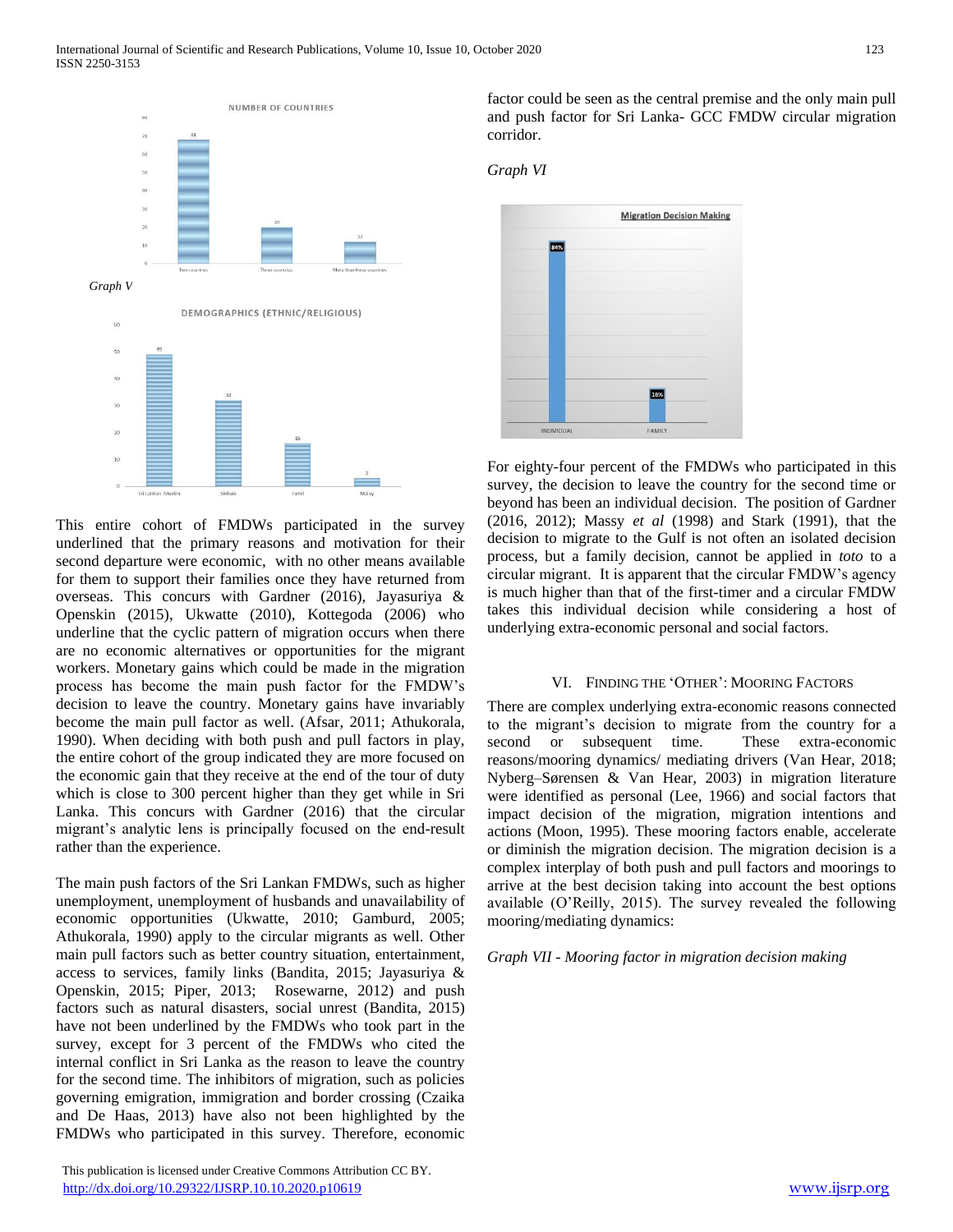

*Upfront payment:* The key mooring factor is the 'upfront payment' which is being received by the FMDW before her departure. As discussed earlier, this incentive for the FMDW is a major deciding factor to leave the country as well as instant relief from her immediate financial difficulties. The sub-agents who are scouting for prospective FMDWs are focusing on the FMDWs who have returned, as 'experienced' FDWs fetch a high price in the labour market. These FMDWs are offered higher 'upfront payment' as well as a higher monthly remuneration. This cannot be categorized at face value as a non-economic factor; however, the psychological catalyst that this would provide is more than an economic condition.

*Debt free departure*: The idea of debt-free departure is also an incentive as the total cost of the departure process is being taken care through the payment received from the prospective sponsor. Previous experience: FMDW's choices and consequences of their past decisions and behaviour (Bakewell *et al*., 2016) coupled with the previous experience of their occupation also an

important factor in the decision making process. *Familiarity with destination*: Most of the circular migrant FMDWs have developed a bi-localized (Orsella, 2008) identity. In this process, FMDW learns to see the world through a 'double habitus', a set of impulses and unconscious motivations which is structured in both places. This bi-focality (Rouse, 1992) could be developed into a hybrid or fluid identity. Localization of cultural and religious markers could be observed in most of the FMDWs who participated in this survey.

*Supportive family safety nets*: A survey conducted in 2008 in Sri Lanka indicates that sixty nine per cent of the women had a relative to take care of their children. This cohort of FMDWs indicated that eighty two per cent of them left their children either with their mother or with the eldest daughter. Upon inquiry as to why not with a relative, the considered answer was that their relatives could not be trusted. Little mention was made on husbands who take care of children. The FMDWs who left their children were of the view that the education of these children improved as they could now afford tuition fees, books etc (3).

*Trans-national relationships*: Their ability to keep the 'transnational' relationships (Porters, 1996) and the 'transnational migration space' through regular phone calls, regular remittances and active participation in family decisionmaking at home also brought comfort to the circular migrants and thus an incentive to move with her job.

*Personal networks*: Most of the return migrants keep alive their informal personal networks (Horinuki, 2020; Bakewell *et al*., 2016), through social media and personal communication media such as Face Book, IMO and WhatsUp groups. In the GCC, migrant workers create subaltern networks while constantly checking the forms of networking that are permitted within the strict controls of the host governments. Ideas exchanged in these groups influence FMDWs decision-making. As revealed in the survey, almost all the survey participants are members of such trans-national networks from which they receive updates, guidance and support for their next expedition. These invisible and informal networks also offer migrants psychological and spiritual fulfilment as well.

*Sub-agent rapport:* The rapport with the recruitment sub-agent and the recruiting agency is another deciding factor. Information received from the migration agents is highly significant within this context. The FDMWs who undertook the survey indicated that sub-agents encouraged them to migrate and offered their support by providing necessary documentation and pre-departure preparations.

*Personal Issues:* These issues are explicitly connected to the family life of the FMDW back in Sri Lanka. The survey revealed that as much as sixty two per cent of the FMDWs returned to Sri Lanka after their first overseas vocation to find that their families were scattered, with husbands abandoning them and moving with other partners. Such women have no other way of survival or motive to stay home and so leave again as FMDWs. Harrowing tales of abusive or dysfunctional relationships were prevalent. For them, circular migration is an effective escape mechanism.

*Socio-cultural issues:* These entails caste, race and religious practices prevalent in the rural areas in Sri Lanka, where most of the FMDWs hail from. A pertinent issue highlighted by the FMDWs is the implicit taboo in the Sri Lankan Muslim society for women employed as domestic aids, though there is no such reservation when they go abroad as FMDWs. This is on the premises of purported affinity of the Muslim society with the GCC countries. Thirty per cent of FDWs who are of the Islam faith provided that the 'religion' is a major determinant in returning to Saudi Arabia.

*Personal affiliations*: Survey also revealed that some of the FMDWs have been able to establish connections with men of the same nationality or from other nationalities. These cross border affiliations have also prompted the FMDWs decision to return to the Gulf.

*Negative stereotyping*: Social stigma restricts opportunities for the FMDWs to find other employment or affinities once they are back in Sri Lanka. The idiomization of FMDWs with lurid sobriquet 'foreign whores' has increasingly left the FDWs with a myriad of social issues and abuses in their social strata. This negative stereotyping could be identified as a trigger as well as a mooring factor.

The above opinions expressed by the FMDWs surmises the gamut of interrelated powerful mooring factors, which drives the FMDWs to shape her opinion to make a second move to go overseas.

# VII. OTHER OBSERVATIONS

This survey also underlines the failure of managing the return migration in Sri Lanka. Though return migration has been called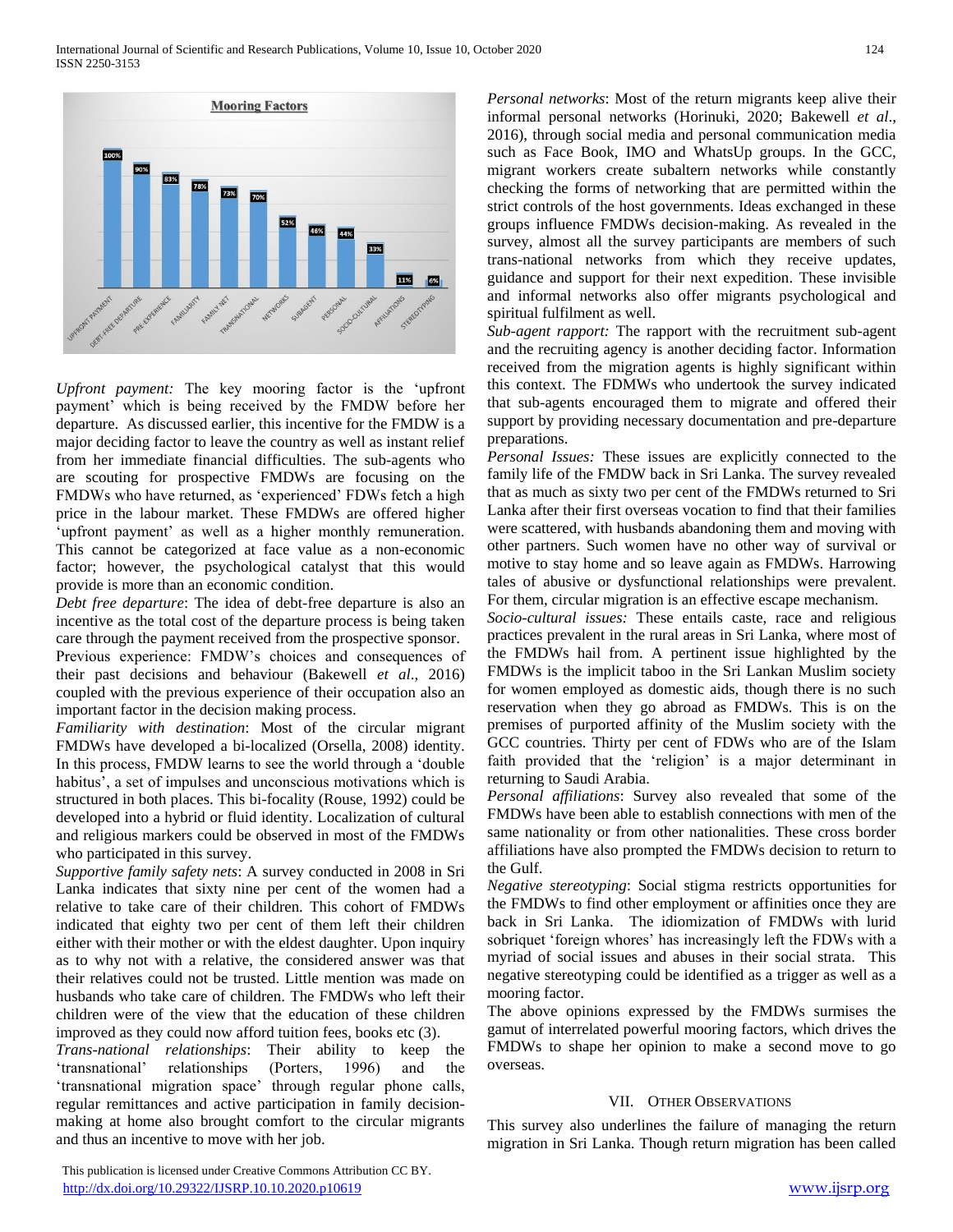the least understood aspect of the migration process (Hall 2017), much focus was given to this aspect in Sri Lanka (ILO, 2015; Collyer *et al*, 1999; Athukorala,1990). Structuralist ideology underlines that return returnees, once they arrive, tend to orient their savings in unproductive investments and conspicuous consumptions due to their need to be '"reaccepted'" into society (Cassarino, 2004). This is not completely analogous with the Sri Lankan FMDWs. In most cases, women migrants find very little of their earnings remaining as savings or investment as their family members have used these remittances only for consumption (Kottegoda, 2006). The resultant cumulative causation (Massey *et al*, 1990) makes the migrant worker's subsequent migration inevitable. Though the Government of Sri Lanka, international organizations such as IOM and other NGOs are placing their focus on educating the FMDWs to manage the return migration, the survey indicated that sixty per cent of the FMDWs are uninformed and unorganized about their return. It was also revealed that ninety per cent of the FMDWs started to "spare some money'' for themselves only at the second round of migration circle. This survey revealed that thirty per cent of the second timers and seventy per cent of third timers intended to return to the GCC, which indicates a habitualization of their act, (Cohen & Jónsson, 2011) forming a 'culture of migration'. The survey participants also indicated that their agency is strongly enabled and minimally constrained by structural conditions imposed by an individual's social relations.

This Survey reconfirms that these FMDWs assumed the same domestic chores that they used to carry out before their departure, but with added sophistication. They have not acquired any additional 'employable skill' (4). Therefore the widely held idea of using the skilled acquired aboard in the country of origin is not quite applicable to the return FDMWs. Almost all the FMDWs in the survey accepted that they have 'no skill to do any other job' other than day to day household chores. They had no intention of diverting to other employment options such as employment in Free Trade Zones which is a common option available to unemployed females in Sri Lanka.

## VIII. POSSIBLE TRAJECTORIES OF FUTURE FMDWS

Whilst shifting from the migration policy of the '80s and '90s, at present, the Government of Sri Lanka emphatically and overtly discourages women leaving as FMDWs (5). The implementation of obtaining Family Background Report (FBR), a clearance certificate for FMDWs which came into effect on 15th July 2013 effectively bans women with children under the age of five from migrating overseas. However, this circular has been challenged by various quarters and in October 2016, the UN Committee on Migrant Workers and their families (CMW) in its concluding observations recommended that the State party withdraw this circular  $(25(e))$ .

Except for Saudi Arabia (6), these restrictions have not totally discouraged the FMDWs from leaving the country which presents a paradoxical situation. The government's strong aversion towards FMDWs leaving for the GCC corridor has effectively made women search for other alternative departure methods, including through tourist visa, to circumvent the imposed movement restrictions. The government has not placed

 This publication is licensed under Creative Commons Attribution CC BY. <http://dx.doi.org/10.29322/IJSRP.10.10.2020.p10619> [www.ijsrp.org](http://ijsrp.org/)

a strict imposition barring females leaving the country, mainly owing to the pressure emanating from the Labour recruitment agencies.

#### Departures of FMDWs

| Country    | 2009  | 2010  | 2011  |       | 2012 2013* | 2014  | 2015  | 2016  | 2017  | 2018  | 2019  | 2020 |
|------------|-------|-------|-------|-------|------------|-------|-------|-------|-------|-------|-------|------|
| <b>KSA</b> | 42856 | 35107 | 32692 | 58121 | 39871      | 35676 | 28398 | 24358 | 11241 | 13560 | 12852 | 2632 |
| Kuwait     | 31362 | 36020 | 35057 | 29467 | 27021      | 25920 | 22837 | 17770 | 23637 | 31856 | 28519 | 5125 |
| <b>UAE</b> | 11801 | 11320 | 8925  | 8299  | 12103      | 11882 | 9278  | 7730  | 7239  | 6076  | 6276  | 1639 |
| Oman       | 2805  | 3182  | 2366  | 2020  | 1973       | 2507  | 3451  | 6161  | 5328  | 5277  | 5803  | 1451 |
| Qatar      | 6205  | 7788  | 7005  | 5303  | 5906       | 4136  | 3195  | 2815  | 2739  | 2860  | 2894  | 387  |

Source: SLBFE (2020) \*FBR implementation

At present, the Government of Sri Lanka has adopted a new policy of destination diversification by adding new 'maleoriented' markets such as South Korea, Japan and East European countries and explicitly encourages male workers to leave overseas for skilled work. The main intention of this process is to increase the remittance flows to Sri Lanka by complimenting and countervailing the dip in remittances generated by the FMDWs (SLBFE, 2018). However, the validity of this remittance maximization model has been called to question. Weeraratne (2020) provides that the dip in the remittances since 2015 owes to the decrease in the number of housemaids as well as the increase of skilled male workers, who remit less. The above survey data is also commensurate with the findings that FMDWs are remitting steadily in larger percentages (Le Goff, 2016). However, males who are doing unskilled jobs tend to remit high amounts if they receive a high salary (Karunaratne & Abeygunawardana, 2018) while skilled & professional migrants are remitting less to their home country. If the government of Sri Lanka wants to effectively use the remittance increase model, then they have either to expand the unskilled-high earning sector and skilled workers by a minimum of fifty per cent to substitute the FMDW earnings. The GCC recruiters are of the view that Sri Lanka cannot provide the sufficient numbers and the skill levels of male workers that they seek (7). The *Arabization* and 'nationalization' processes of the destination countries in the aftermath of COVID-19 pandemic have also cut down both skilled/unskilled male recruitments, but interestingly, this has not affected the domestic sector. Therefore, it is doubtful that the new remittance maximization model of Sri Lanka would work out as it deems to be.

At present, the Government of Sri Lanka faces a dilemma. On one hand, it increasingly desires the remittances provided predominantly by the FMDWs, on the other hand, they have faced challenges in expanding male migrant workers as well as encouraging them to remit more. This leaves the Government with no choice but to allow the neoliberal globalized economic conditions to dictate the terms of migration. Though circular migration is not a panacea, the current circular migration trends are certainly suited to contemporary circumstances.

Given the fact that issues such as the female poverty and structural anomalies of reintegration are yet to be addressed, the circular migration of the FMDWs to the GCC will continue, or perhaps thrive in the current post- COVID 19 situation.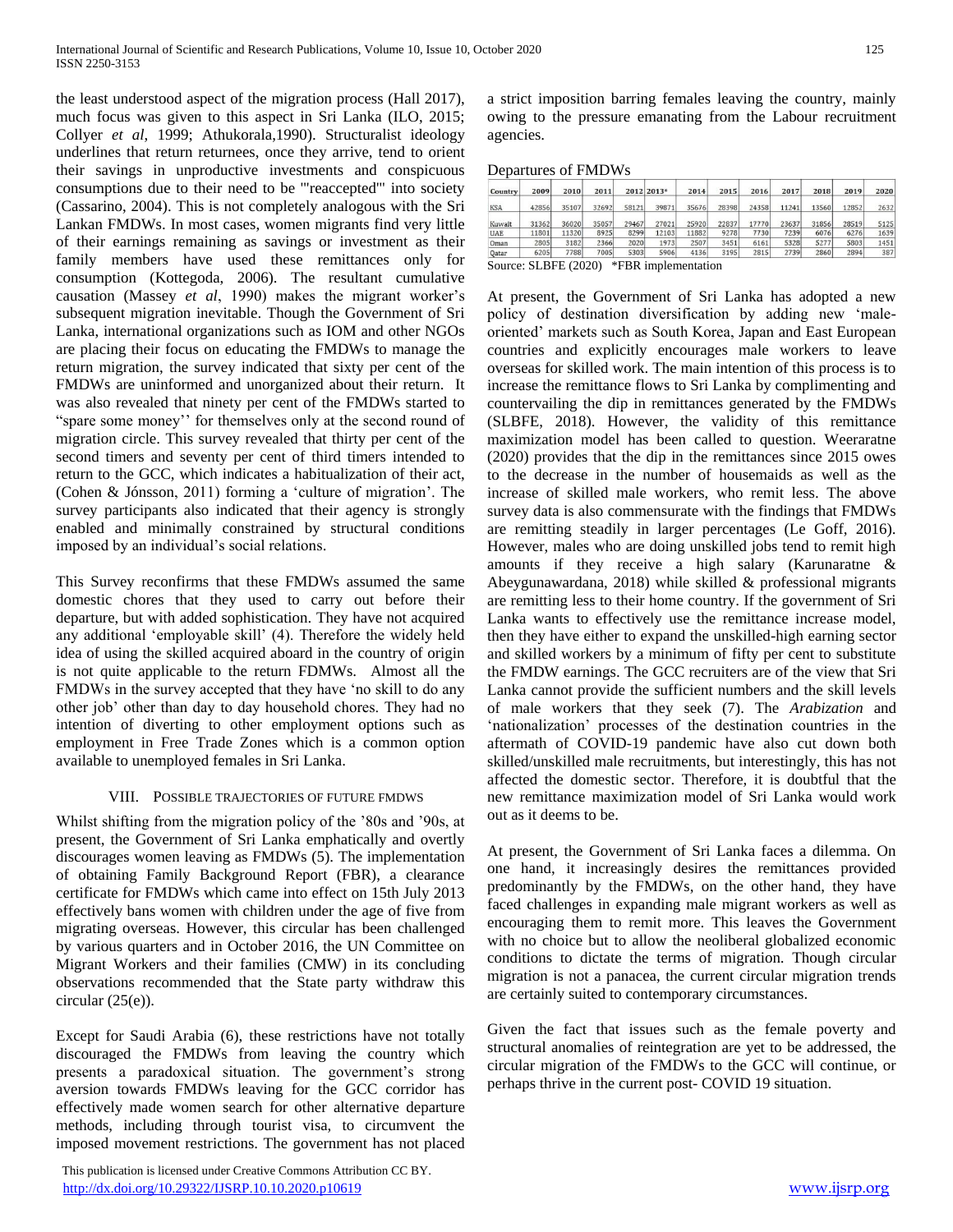#### END NOTES

1. This is defined as rising number of independently migrating women in the migration streams (Piper, 2005:5)

2. The term 'reproductive' work refers to those activities related to (a) human reproduction and (b) maintaining and sustaining human beings throughout their life cycle (Truong, 1996:32).

3. Most of the FMDWs experience breakdowns in their marriages when they return. Lack of interest for education, poor and wrong leadership and low educational performance are common among the migrant worker's children, including mental and behavioral problems (Ukwatte, 2010)

4 For males it is mainly 'de-skilling' as they do menial jobs. (Athukorala, 1990)

5. Consideration of reports submitted by States parties under article 73 of the Convention pursuant to the simplified reporting procedure Second periodic reports of States parties due in 2011 (October 2016)

6.The reductions in mainly visible in Saudi Arabia, and is mainly owing to the negative publicity generated through the execution of an underage domestic worker Rizana Nafeeq in 2012 and opening some markets like Bangladesh and African countries to source domestic workers. Kuwait's flexible visa and labour regime has also become a major pull factor.

7. Author's discussion with the Mega Recruitment Companies in Saudi Arabia revealed that Sri Lanka cannot provided the numbers in categories of skills that they are needed. (December, 2019)

#### ACKNOWLEDGMENT

The author acknowledges the comments made by Julie O'brian (University Collage – Dublin) and Jayathry Gunaratne (Ehwa University – Seoul) on an early draft of this paper.

#### **ETHICS**

The FMDWs who participated in this survey were ensured confidentiality and received oral and written information about the study topic, aim and procedures, voluntary participation, and their right to withdraw at any time. The interviews were conducted in privacy.

#### **REFERENCES**

- [1] Afsar, R. (2011). Contextualizing Gender and Migration in South Asia: Critical Insights. *Asian Institute of Technology, 15*(3),389–410
- [2] Ainsworth, S. (2019). *Rational Choice Theory Overview*, Monograph, University of Georgia
- [3] Albella, M. (2006). Policies and Best Practices for Management of Temporary Migration. *International Symposium on International Migration and Development*, Turin.
- [4] Al-Ubaydli, O. (2015). *The Economics of Migrant Workers in the GCC*. Issue paper 10. Washington D.C: Arab Gulf States Institute in Washington.

 This publication is licensed under Creative Commons Attribution CC BY. <http://dx.doi.org/10.29322/IJSRP.10.10.2020.p10619> [www.ijsrp.org](http://ijsrp.org/)

- [5] Athukorala, P. (1990). International Contract Migration and the Reintegration of Return Migrants, The Experience of Sri Lanka, *International Migration Review*, *24*(2). 323–346
- [6] Babar, Z., & Gardner, A. (2016). In C, Sole (Ed.). Circular Migration and the Gulf States Impact of Circular Migration on Human, Political and Civil Rights (pp. 45-62). New York: Springer
- [7] Bakewell, O. (2016). Feedback in Migration Processes. In O, Bakewell, G, Engbersen, M. L, Fonseca & C, Horst (Eds.). *Beyond Networks: Feedback in International Migration* (pp. 1-17).Basingstoke: Palgrave,
- [8] Baldwin-Edwards, A. (2005). *Migration in the Middle East and Mediterranean*. Geneva: Global Commission for Migration
- [9] Bandita, S. (2015). Women Labour Migration from Asia and Pacific: Opportunities and Challenges. Geneva: IOM
- [10] Bentolila, S., Dolado, J.J. & Jimeno, J.F. (2019). Duel Labour Markets Revisited. CESifo Working Paper no. 7479. Bonn: Center for Economic Studies
- [11] Bogue, D. J., (1977). A Migrants-Eye View of the Costs and Benefits of Migration to a Metropolis. In A. A. Brown and E. Neuberger (Eds.). *Internal Migration: A Comparative Perspective* (pp. 167-182). New York: Academic Press.
- [12] Cassarino, J. A. (2004). Theorizing return migration: A revisited conceptual approach to return Migrants. *International Journal on Multicultural Societies, 6* (2), 253-279
- [13] Cassarino, J.A. (2008). The Conditions of Modern Return Migrants -Editorial Introduction. *International Journal on Multicultural Societies, 10,* 95-105.
- [14] Cohen, R. & Jónsson, G. (2011). Introduction: Connecting Culture and Migration. In R, Cohen and G, Jónsson (Eds.) *Migration and Culture.* Cheltenham: Edward Elgar
- [15] Collyer, M, Ansar, N., Khan, M.A. (2009). *Return Migrants in Sri Lanka*. London: Institute for Public Policy Reserch
- [16] Czaika, M. & De Haas, H. (2013). The effectiveness of Immigration policies. *Population and development review 39* (3), 487-508
- [17] De Silva, I. & Siriwardene, D. (2015). *Increasing family disputes and divorce in modern Sri Lanka: is labour migration a key contributor?* Conference Paper, Swedish South Asian Network (SUNSET) conference. Lund
- [18] de Silva. N, (2006). *Female migration: gender and class restructuration.* Stockholm: Stockholm University
- [19] Dias, M. & Jayasindara, R, (2004). Sri Lanka: Good Practices to prevent women migrant workers from going into exploitive forms of labour. *Women on migration, Gender promotion program*, GENPROM Working paper No 9. ILO: Geneva
- [20] Dickens, W., & Lang, K. (1985). A Test of Dual Labor Market Theory. *The American Economic Review, 75*(4), 792-805
- [21] Elens, F. & Speckmann, J.D. (1990). 'Recruitment of Labour Migrants for the Middle East: The Sri Lanka case. *International migration review, 24*(2), 297-322
- [22] Forstenlechner, I. & Rutledge, E. J. (2011). The GCC's demographic imbalance perceptions, realities and policy options. *Middle East Policy, 28* (4), 32–33.
- [23] Frantz, E. (2014). Breaking the isolation: information and media among migrant domestic workers in Jordan and Lebanon. New York: Open Society Foundations
- [24] Gamburd, M. R. 2000. *The Kitchen Spoon's Handle: Transnationalism and Sri Lanka's Migrant, Housemaids*. Ithaca, NY: Cornell University Press.
- [25] Gardner, A. (2012). Why Do They Keep Coming? Labor Migrants in the Gulf States. In M, Kamrava & Z, Babar (Eds.) *Migrant Labour in the Persian Gulf.* New York: Columbia University Press
- [26] Green, N.L. (1994). The Comparative Method and Post-structural Structuralism: New Perspectives for Migration Studies, *Journal of American Ethnic History, 13*(4), 3-22
- [27] Gunatilleke, G. (1986). Sri Lanka, Migration of Asian Workers to the Arab World. Tokyo: UNU
- [28] Hall, S. (2017). Setting standards for an integrated approach to reintegration: a summary report of Mediterranean Sustainable Reintegration. Geneva: IOM
- [29] Hussain, Z. (2016). GCC's immigration policy in the post-1990s: contextualising South Asian migration. In P.C, Jain & G. Z, Oommen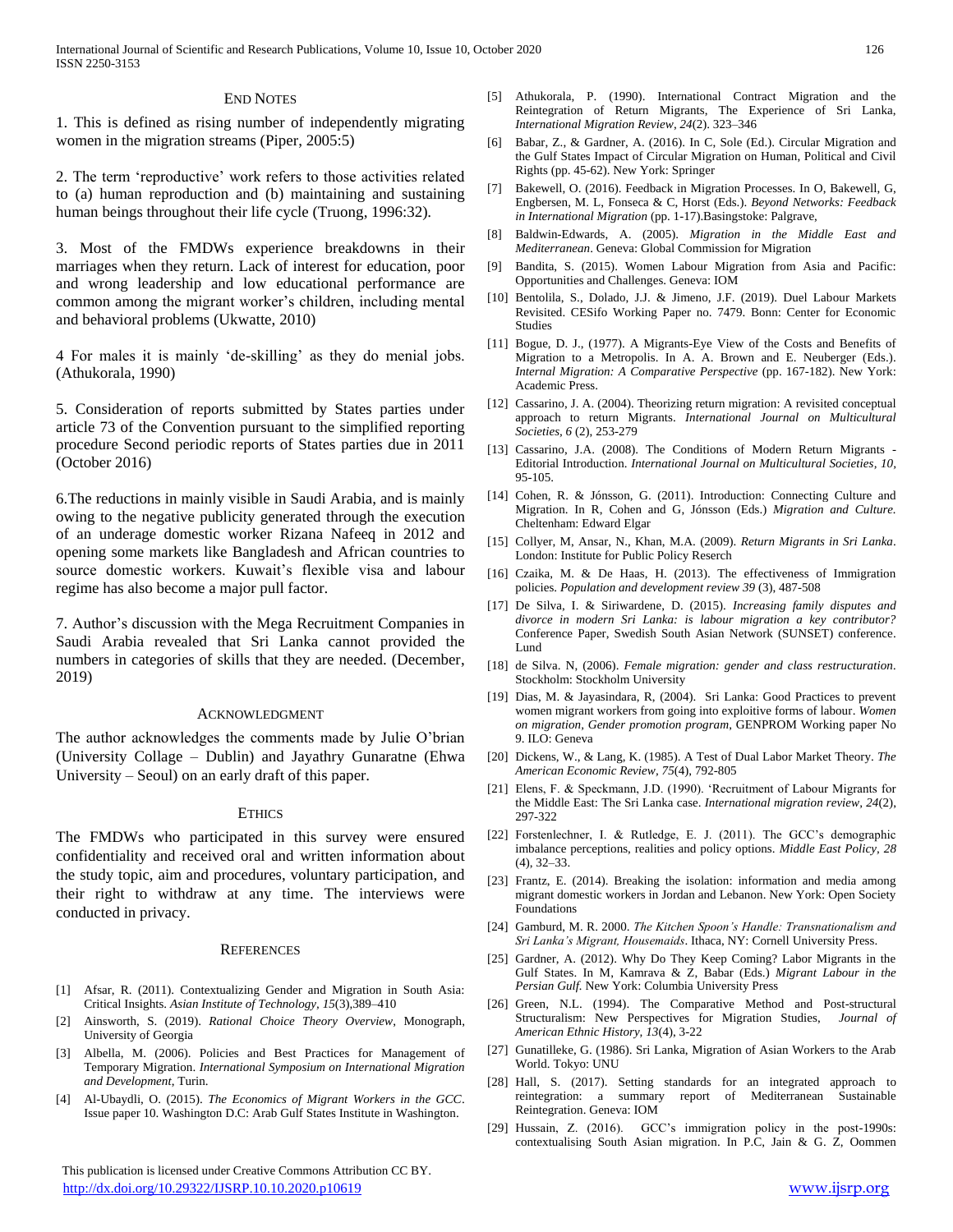(Eds.). *South Asian Migration to Gulf Countries: History, Policies, Development* (pp. 93-121). London: Routledge

- [30] ILO (2013). Domestic Workers Across The World: Global And Regional Statistics And The Extent Of Legal Protection no 08. Geneva: ILO
- [31] Ishii, M., Hosoda, N., Matsuo, M. & Horinuki, K. (2020). *Asian migrant workers in the Arab gulf States*. Leiden:Brill.
- [32] Jayasuriya, R. & Openskin, B. (2015). The Migration of Women Domestic Workers from Sri Lanka: Protecting the Rights of Children Left Behind. *Cornell International Law Journal, 48,* 583-638
- [33] Jayaweera, S. (1995). Introduction. In *Facets of Change of Women in Sri Lanka 1986-1995,* (pp. 1-5). Colombo: Center for Women's Reserch
- [34] Jonathan, L & Milgrom, P. (2004). *Introduction to Choice Theory*. Monograph. Stanford University.
- [35] Jones, D. S. (2012). Masters of the Universe: Hayek, Friedman, and the birth of neoliberal politics. Princeton: Princeton University Press
- [36] Kapiszewski, A. (2006). Paper presented at United Nations Expert Group Meeting on International Migration and Development in the Arab Region Population Division Department of Economic and Social Affairs United Nations Secretariat Beirut.
- [37] Karunaratne, H. D. & Abeygunawardana, K. (2018). Reintegration of Sri Lankan Returnee Migrant Workers from South Korea, *Hosei University Departmental Bulletin Paper*, *85* (3), 65 – 94
- [38] Kelegama, S. (2004). Economic Policy In Sri Lanka: Issues And Debates. New Delhi: SAGE
- [39] Kottegoda, S. (2006). 'Bringing Home the Money: Migration and Poverty in Gender Politics in Sri Lanka'. In S. Arya and A. Roy (Eds.). *Poverty, Gender and Migration, Women and Migration in Asia (Vol. 2)*(pp. 49–71). New Delhi: SAGE
- [40] Lee, E. S., (1966). A Theory of Migration. *Demography*, *3* (1), 47-57.
- [41] Le Goff, M. (2016). *Feminization of migration and trends in remittances*. Bonn, Germany: IZA World of Labor, Institute for the Study of Labor.
- [42] Moon, B. (1995). Paradigm in Migration Research: Exploring 'Moorings' as a Schema. *Progress in Human Geography*, *19*, 504-524.
- [43] Nyberg–Sørensen, N & Van Hear, N. (2003). The Migration–Development Nexus: Evidence and Policy Options. *International Migration, 40* (5), 49-73
- [44] Newland, K. (2009). *Circular Migration and Human Development*, NY:UNDP
- [45] O'Reilly, K. (2015). Migration Theories: A Critical Overview. In A. Triandafyllidou (Ed.) *Routledge Handbook of Immigration and Refugee Studies* (pp. 25-33). Abingdon, Oxford: Routledge
- [46] Pellizzari, M. (2011). *The use of welfare by migrants in Italy.* Bonn: Institute for the Study of Labor (IZA)
- [47] Piore, M,J. (1969). On-the-job training in the dual labor market: public and private responsibilities. In C. Weber & M. Ginsburg, *On the-job training of disadvantaged workers in public-private manpower policies* (pp. 101-132). Wisconsin: Industrial Relations Research Association
- [48] Piper, N. (2008). Feminisation of Migration and the Social Dimensions of Development: The Asian Case, *Third World Quarterly, 29*(7), 1287-1303
- [49] Piper, N. & Lee, S. (2013). Contributions of Migrant Domestic Workers to sustainable Development, Policy Report prepared for UN Women Regional Office for Asia and the Pacific. Bangkok: UNWOMEN
- [50] Piper, N. (2013). Gendering the politics of migration. *The International Migration Review, 40*(1), 133–164
- [51] Rajan, I. (2016). South Asia Migration Report 2017: Recruitment, Remittances and Reintegration. London: Routledge India
- [52] Ratha, D. (2014). Migration and Remittances: recent developments and outlook. Washington D.C.: World Bank
- [53] Rosewarne, S. (2012), Temporary International Labor Migration and Development in South and Southeast Asia, *Feminist Economics, 18*(2), 63- 90
- [54] Rouse, R. (1992). Making Sense of Settlement: Class Transformation, Cultural Struggle and Transnationalism among Mexican Migrants in the United States, In N. Glick Schiller, L.Basch, & C. Blanc-Szanton (Eds.), *Towards a Transnational Perspective on Migration*, (pp. 25–52), New York: New York Academy of Sciences.
- [55] Shah, N. (2009). The Management of Irregular Migration and its Consequence for Development: Gulf Cooperation Council, ILO Asian

 This publication is licensed under Creative Commons Attribution CC BY. <http://dx.doi.org/10.29322/IJSRP.10.10.2020.p10619> [www.ijsrp.org](http://ijsrp.org/)

Regional Programme on Governance of Labour Migration Working Paper 19. Geneva: ILO

- [56] Siriwardene, D. (2015). Sri Lanka-Middle East Labour Migration Corridor: Trends, Patterns and Structural Changes. *International Journal of Social, Behavioural, Educational, Economic and Management Engineering, 8* (12),  $3863 - 3866$
- [57] Stark, O. (1991). *The Migration of Labor*. Oxford: Blackwell.
- [58] Strikwerda, C. (2000). From World-Systems to Globalization: Theories of Transnational Change and the Place of the United States, *American Studies, 41*, (2/3), 333-348
- [59] Tapinos, G. P. (1990.) *Development Assistance Strategies and Emigration Pressure in Europe and Africa*. Washington DC: Commission for the Study of International Migration and Co-operative Economic Development
- [60] Truong, T. (1996). Gender, international migration and social reproduction: Implications for theory, policy research and networking. *Asian and Pacific Migration Journal, 5* (1), 27–52.
- [61] Ukwatte, S. (2005). Internal Migration of Women and Development in Asia. In *Migration Development and Poverty Reduction in Asia,* (pp. 181- 194), Geneva: IOM.
- [62] Ukwatte, S. (2010). Economic and Social Impacts of the Migration of Sri Lankan transnational domestic workers on families and children left behind. Unpublished PHD thesis, University of Adelaide.
- [63] Uriely, N. (1994). Rhetorical ethnicity of permanent sojourners: the case of Israeli immigrants in the Chicago area. *International Sociology, 9* (4), 431- 445
- [64] Vadean, F. & Piracha, M. (2009). *Circular migration or permanent return: What determines different forms of migration?.* Discussion Paper No. 4287. Bonn: Institute for the Study of Labor (IZA)
- [65] Van Hear, N. (2018). Push-pull plus: reconsidering the drivers of migration. *Journal of Ethnic and Migration Studies, 44*(1),1-18
- [66] Wachter, M.L. (1974). Primary and secondary markets: a critique of the dual approach. *Brooklyn papers on Economic activity, 3,* 637- 693
- [67] Webber. R. & Saarela, J. (2019). Circular migration in a context of free mobility: Evidence from linked population register data from Finland and Sweden*. Population Space and Place, 25*(4), 1-12
- [68] Weeraratne, B. (2014). Sri Lankan Female Domestic Workers in the Middle East. *Labour Economic Series no. 18*. Colombo: IPS
- [69] Weeraratne, B. (2018a). Tracing informal recruitment relationships through a panel survey of migrants. Presentation at the International forum on migration statistics. January 15-16, Paris
- [70] Weeraratne, B. (2018b). Migration and Gender Outcomes: Analysis of Selected Policies in Sri Lanka*.* KNOMAD Working Paper, Washington D.C: World Bank
- [71] Weeraratne, B. (2020). Labour Migration from Sri Lanka to the Gulf: Current Status and Future Outlook. In I. Rajan & G. Z. Oommen (Eds.) *Asianization of Migrant Workers in the Gulf Countries* (pp. 219-231). New York: Springer
- [72] Wickramasekera, P. (2002). Asian Labour Migration: issues and challenges in an era of globalization. *International Migration papers no 57*. ILO: Geneva
- [73] Wickramasekara, P. (2013). *Circular and Temporary Migration Regimes and their Implications for Family*. Qatar: Qscience Proceesings.
- [74] Wiles, P. (1979). Ideology, Methodology, and Neoclassical Economics. *Journal of Post Keynesian Economics, 2*(2), 155-180
- [75] World Bank (2018). *Sri Lanka Development Update, June 2018: More and Better Jobs for an Upper Middle-Income Country*. Washington DC: World Bank.
- [76] Yamanaka, K. & Piper, N. (2005). *Feminized Migration in East and Southeast Asia: Policies, Actions and Empowerment*. Geneva: United Nations Research Institute for Social Development
- [77] Yeoh, B. (2013). 'Upwards' or 'Sideways' cosmopolitanism? Talentlabour-marriage migrations in the globalizing city-state of Singapore. *Migration Studies, 1*(1), 96–116
- [78] Zabieglik, S. (2002). The origins of the term homo-economicus. In J. Kubka (Ed.) *Economics and Values* (pp. 123-130). Gdansk: Gdańsk University of Technology